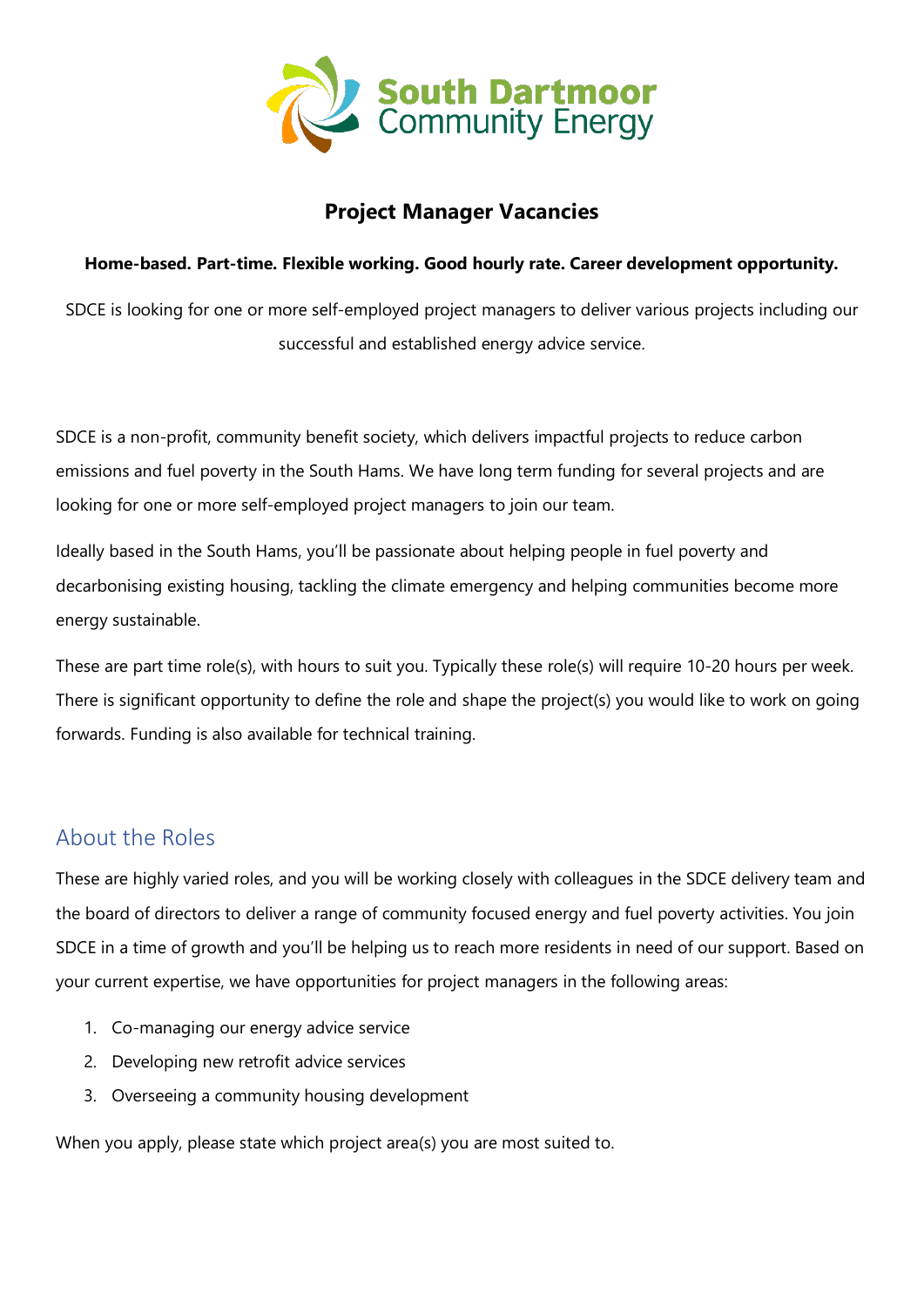### 1. Co-managing the energy advice service

Tasks include:

- Managing a small team of home energy advisors
- Representing SDCE on Devon-wide fuel poverty networks
- Managing project budgets, ensuring projects keep within budget
- Reporting to funders, meeting deadlines, milestones and project targets
- Monitoring client data, and quality of advice provision
- Applying for future funding
- Building and maintaining strong and positive relationships with partners, clients and stakeholders
- Strategically engaging with the direction of energy advice service at SDCE
- Co-ordinating day to day operations of the advice service
- Chairing meetings
- Communications updating website, social media, newsletters

#### 2. Developing new retrofit advice services

Tasks include:

- Liaising with the board of directors, and partners across Devon regarding opportunities for retrofit
- Assessing the potential for SDCE to deliver retrofit services
- Developing new systems and processes
- Identifying funding opportunities
- Co-ordinating upskilling of existing team members
- Proactively seeking opportunities for growth in this area
- **Networking**

#### 3. Overseeing a community housing development

Tasks include:

- Working closely with the SDCE board, landowners, housing association and design team to facilitate discussions and making of key decisions to ensure the project develops in accordance with our vision.
- Managing the development budget and reporting to funders.
- Identifying funding opportunities
- Working alongside other SDCE project managers on community and sector engagement.
- Identify and work with partners to develop the EV strategy and car club.
- Build strong and positive relationships within the teams.
- Delivering community engagement activities to build support and interest from potential tenants.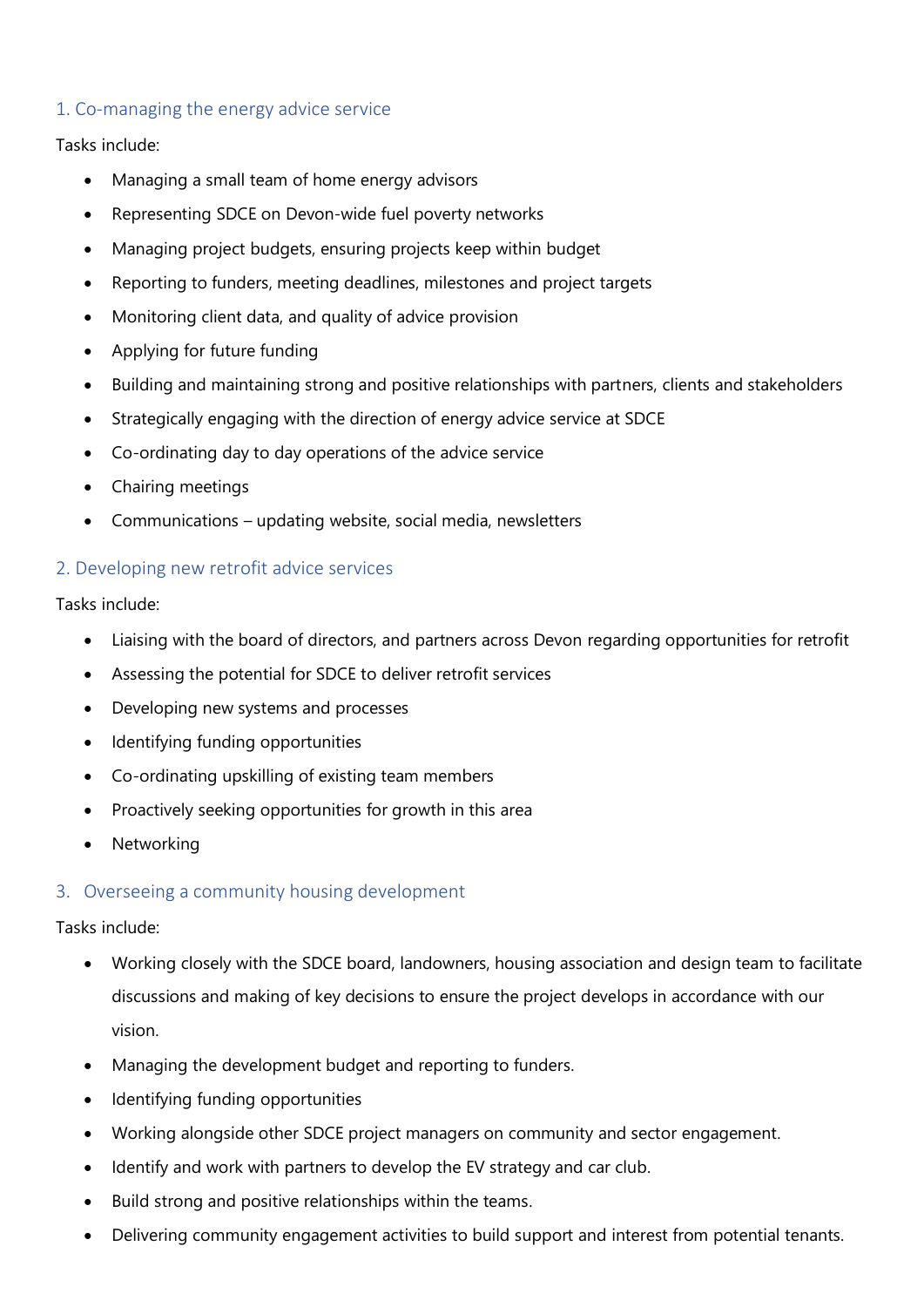## About you

You are a highly organised and self-motivated individual, with an eye for detail and ability to manage people and projects. You are able to think critically, and you make things happen.

### Essential for all projects

- Committed to tackling climate change and fuel poverty at a local and systemic level and supports SDCE's mission.
- An understanding of the community energy sector and the transition to Net Zero.
- Able to build positive relationships with the general public, partners, stakeholders and colleagues.
- Excellent leadership and communication skills.
- Collaborative working, and supportive team member.
- Honest, reliable, friendly and accountable.
- Excellent written and oral skills.
- Excellent IT skills, and an eye for detail and accurate record keeping.
- Budget management expertise.
- Good with data and numbers.
- Able to think critically and solve problems.
- Able to self-manage own workload and prioritise in order to meet key objectives.
- Registered as self-employed (support schemes are available if you are newly self-employed).
- Set up for remote working with computer, internet and phone, and ability to travel in the South Hams.

### Other skills which are desirable

- Knowledge of fuel poverty, energy efficiency and their effects on health.
- Knowledge of housing, energy and planning policy.
- Experience securing funding and developing new projects.
- Experience of managing an advice delivery team.
- Understanding of energy efficiency and renewable energy technologies.
- Marketing skills.
- Experience of the built environment sector.
- Experience of working in not-for-profit or public sector.
- Located in the South Hams.